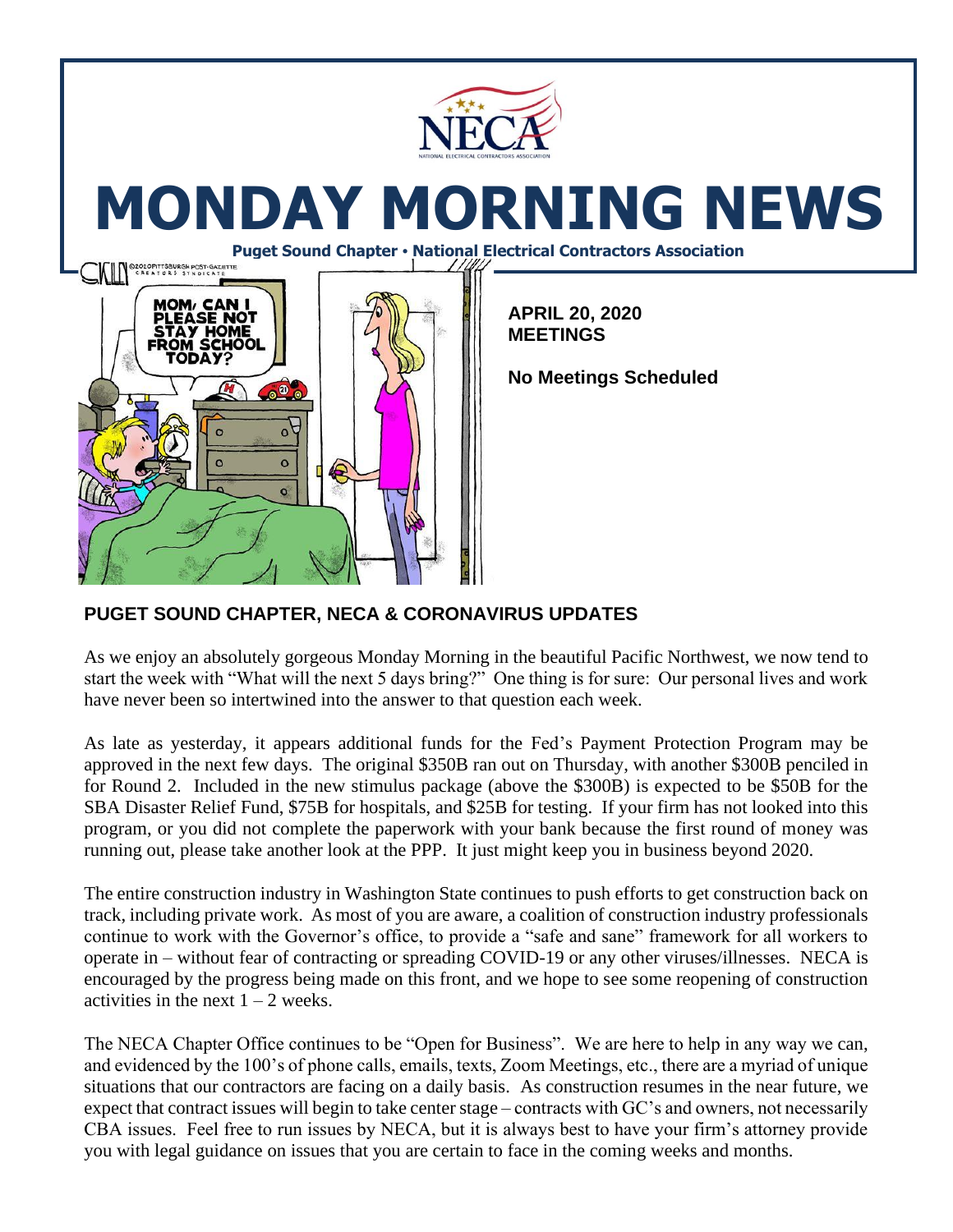#### Most important, **Stay Safe and "Let's be careful out there!"**

#### **NECA MEMBERSHIP MEETING POSTPONED**

The NECA Membership Meeting, originally scheduled for May 21<sup>st</sup>, has been postponed. The Chapter has been in contact with NECA's Executive Director of Industry and Innovation, Josh Bone, and with Nationally Syndicated Radio Host Michael Medved, to work on rescheduling the meeting for later this year. We are also looking to potentially set up a virtual meeting with both guests, however this has yet to be finalized. The Chapter will keep you informed with any updates relating to this meeting in a future newsletter.

### **MILWAUKEE HEALTH AND SAFETY WEBINAR – COVID 19 PROTOCOLS**

NECA Premier Partner, Milwaukee Tool is hosting a Webinar this Wednesday, April 22<sup>nd</sup> at 11:00 AM. The webinar will address the current COVID-19 tool cleaning and disinfecting protocols and will showcase common jobsite injuries in the construction industry. In addition, it will outline innovations in health and safety with "Milwaukee Solutions" and will demonstrate how those solutions fit into the NIOSH Hierarchy of Controls. You can register for the webinar by clicking [here.](https://courses.necanet.org/course/session/details/607) For questions email [justin@necaseattle.org.](mailto:justin@necaseattle.org)

#### **BUILDERS OFFER INSLEE RECOMMENDATIONS TO SAFELY RESTART CONSTRUCTION**

Washington is one of a handful of states where most construction has been halted to stop the spread of COVID-19, but work would restart under recommendations the industry sent to Gov. [Jay Inslee](https://www.bizjournals.com/seattle/search/results?q=Jay%20Inslee) on Tuesday.

"We did our level best to be deliberate and thoughtful in developing recommendations for your consideration that we believe are consistent with the mission of combating the COVID-19 virus while allowing construction work to be safely phased back into operation," members of the Construction Roundtable wrote in a letter to the governor, who appointed the group.

"We're hopeful the governor will adopt that and restart work soon," [Building Industry Association of](https://www.bizjournals.com/profile/company/org_ch_e0ca9ae22ce10f05833cb7040ad5c29f)  [Washington](https://www.bizjournals.com/profile/company/org_ch_e0ca9ae22ce10f05833cb7040ad5c29f) (BIAW) Executive Vice President [Greg Lane](https://www.bizjournals.com/seattle/search/results?q=Greg%20Lane) said Thursday. The shutdown of construction has been harsh. During the three weeks ending April 11<sup>th</sup>, people in construction filed 69,700 initial claims for unemployment benefits, according to the state Employment Security Department.

"These are challenging times and I think the governor is doing his best to make some very tough decisions, but the longer this drags on, the more catastrophic it is for the economy overall and for home builders in particular," said [Kat Sims,](https://www.bizjournals.com/seattle/search/results?q=Kat%20Sims) executive director of the [Master Builders Association of King and Snohomish](https://www.bizjournals.com/profile/company/org_ch_49d21f0c89abf7dae5dc4364872ea6f1)  [Counties.](https://www.bizjournals.com/profile/company/org_ch_49d21f0c89abf7dae5dc4364872ea6f1) The mood among the 900 homebuilders in the 2,700-member association is "increasingly dire," she said.

It was unclear exactly how many homes and apartments aren't getting built, but the association estimates it's about 6,300 single-family houses and 16,850 multifamily units in King and Snohomish counties. Some portion of these are affordable units, which are still allowed to continue construction. The association has been lobbying Inslee to reconsider the ban, saying builders can work safely.

"Our builders are prepared to adopt very rigorous guidelines. They'd be willing to take employees' temperatures and make sure that people are well when they come on site and provide additional hand washing stations and make sure the tools that are shared are wiped down," Sims said.

The Construction Roundtable proposes reopening construction in phases, starting with only work that can be done meeting social distancing requirements. Protocols would be posted at job sites.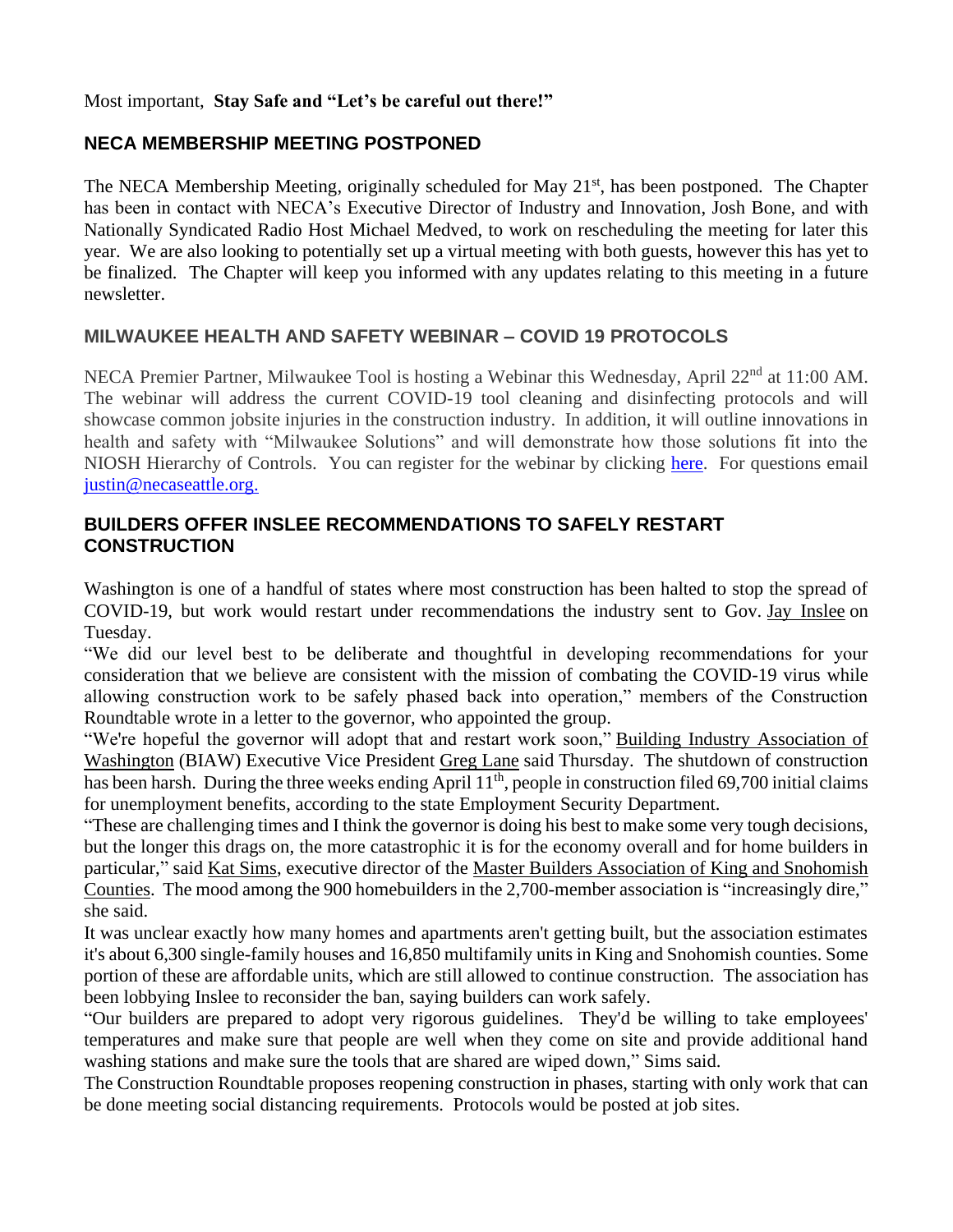Roundtable members said some projects like residences that were well underway when the stay-home order was made could achieve the safety conditions. They added the state Department of Transportation and some other public agencies are systematically prioritizing projects by risk level. "These deliberations would work in concert for identifying projects that appropriately fit into Phase 1," roundtable members wrote, adding they are working on a Phase 2 document.

"We believe that a Phase 3 document will also be necessary but, in the spirit of getting you these recommendations expeditiously, we limited our current recommendations to the lower risk construction activities," the group wrote.

Inslee said Wednesday the economy will likely reopen in phases, and [on Thursday he outlined](https://www.bizjournals.com/seattle/news/2020/04/16/inslee-outlines-criteria-that-will-reopen-economy.html?iana=hpmvp_sea_news_headline) what has to happen first: much more testing and commencement of a contact tracing program. He offered little detail but suggested the most needed sectors of the economy and society would be reopened first, with others to follow.

Other organizations represented in the roundtable are the state Building and Construction Trades Council, Operating Engineers Local 302, the regional Council of Carpenters, the Associated General Contractors and the [Association of Washington Business.](https://www.bizjournals.com/profile/company/org_ch_f54da06356d3b94f53990cc79e23483c)

### **INSLEE OUTLINES CRITERIA FOR RESTARTING WASHINGTON'S ECONOMY**

Gov. [Jay Inslee](https://www.bizjournals.com/seattle/search/results?q=Jay%20Inslee) hinted Thursday that it may be well beyond May 4<sup>th</sup> before the economy reopens. During a news conference he said that three things need to happen before lifting the lockdown that has kept Washingtonians at home and the economy at a standstill since early March. First, the curve in new COVID-19 cases needs to drop to near zero, according to epidemiologists, to avoid another spike in infections. That curve is currently plateaued, Inslee said, which is progress but not enough. Second, there needs to be enough coronavirus testing kits available for widespread testing, so people can quickly learn if they have the virus and enter isolation if they do. About 4,500 Washingtonians are being tested each day, Inslee said. He wants that up to around 15,000 tests each day, yet test-kit supplies — swabs, vials and virus transmittal medium fluid — are still in short supply. And, third, the state and medical professionals need a system to track down anyone who has come in contact with an infected person, so those people can be isolated, too. That measure is not yet in place.

Inslee said Wednesday the economy will likely reopen in phases. He offered little detail, but suggested the most needed sectors of the economy and society would be reopened first, with others to follow. Inslee said a number of factors could come together to reopen the economy faster, but he made no guarantees. "We have bent the curve down. We are making progress," Inslee said Thursday. "We still have not got on the downward part of this curve to where we have to get. ... Unfortunately, we are still at a plateau."

Inslee also commended President [Donald Trump](https://www.bizjournals.com/seattle/search/results?q=Donald%20Trump) for backing down from a claim that the president's rule superseded that of states' when it comes to reopening economies. "It was confirmed by the president that he will not be interfering with our 'Stay Home, Stay Healthy' initiative," Inslee said. "He has decided to follow the Constitution." Inslee called on Trump to mobilize the U.S. manufacturing base and the Department of Defense's supply chain to make COVID-19 testing kits more widely available. He called the DOD "the most powerful supply chain in human history" and called on defense officials to "stop making cup holders for armored personnel carriers" and start making testing kits. Inslee said Trump is starting to take small steps to harness the DOD's supply chain but more needs to be done. "We could use more presidential oomph in that regard," Inslee said.